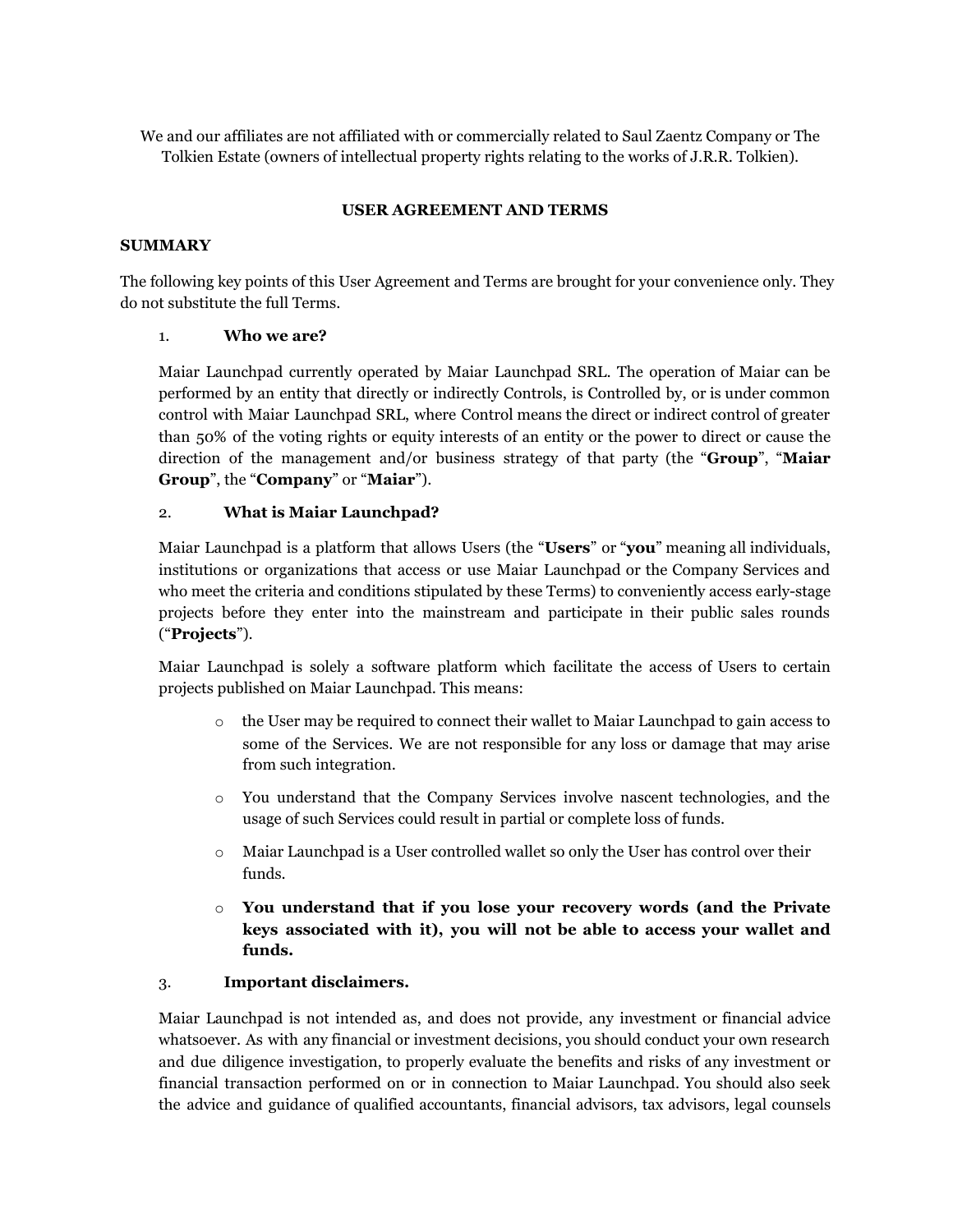and investment advisors, in connection with any investment or financial transaction performed on or in connection to Maiar Launchpad.

# 4. **Privacy.**

We respect your privacy as further explained in our **[Privacy](https://maiarlaunchpad.com/Maiar%20Launchpad%20-%20Privacy%20Policy.pdf) Policy**.

### 5. **Intellectual property.**

All legal rights in Maiar Launchpad or related to Maiar Launchpad, including all intellectual property rights, are Maiar's.

## 6. **Disclaimer of warranty.**

Maiar Launchpad is provided for use 'as is'. We disclaim all warranties and representations with respect to Maiar Launchpad.

## 7. **Limitation of liability.**

To the maximum extent permitted by the applicable law, we – and anyone acting on our behalf in any form of collaboration – will not be liable in any way for any damage or loss, arising from the use or inability to use Maiar Launchpad.

## 8. **Law & jurisdiction.**

Use of Maiar Launchpad is governed by the laws of Romania and subject to the exclusive jurisdiction of the competent courts in Romania.

### 9. **Termination.**

You may request to terminate your account at any time by contacting us at contact@maiar.com. Upon termination of these Terms or your account, your right to use Maiar Launchpad is terminated and you must immediately cease using Maiar Launchpad.

10. THE TERMS INCLUDE ADDITIONAL PROVISIONS THAT YOU SHOULD CAREFULLY READ, SUCH AS PROVISIONS REGARDING WARRANTY, LIMITED LIABILITY, INDEMNIFICATION AND ASSIGNMENT.

### **THE DETAILS**

This User Agreement and Terms ("**Terms**") constitutes a contract between you and **Maiar Launchpad** ("**Company**", "**we**", "**us**" and "**our**" and including all affiliates) and applies to your use of any Company products or services and other features, technologies and functionalities offered by the Company to you through a website, app, or through other means (the "**Company Services**"). The Company Services are provided to you subject to these Terms as well as the [Privacy](https://maiarlaunchpad.com/Maiar%20Launchpad%20-%20Privacy%20Policy.pdf) Policy, incorporated by these Terms by this reference. The Company may, in its sole discretion, modify or revise these Terms at any time, and you agree in advance to be bound by such modifications or revisions. We strongly recommend periodically reviewing the most up-to-date version of Terms. Your continued use of the Company Services shall constitute your acceptance of such amendments.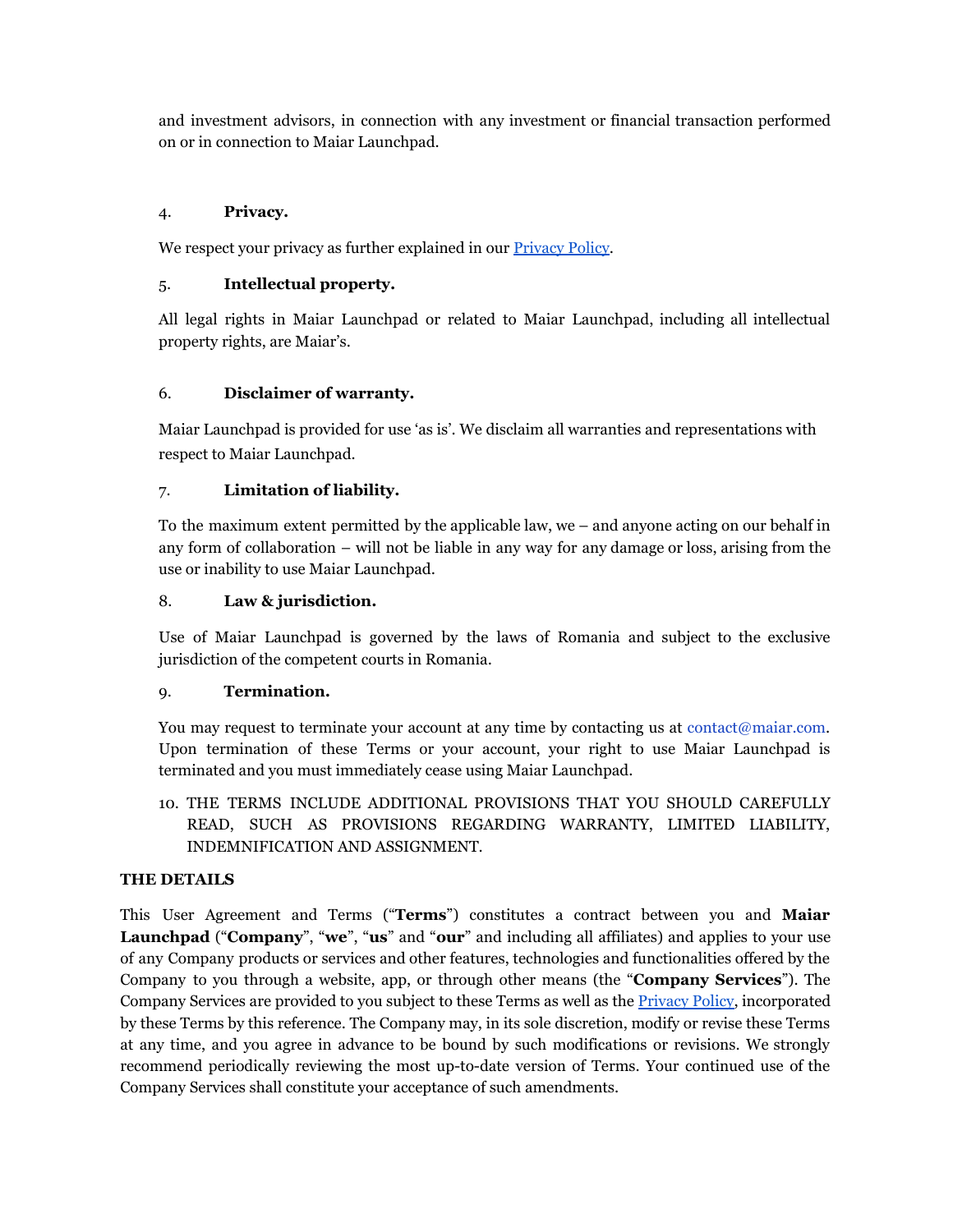Please read the following User Agreement and Terms (the "**Terms**") carefully. By signing up to, accessing, or using Maiar Launchpad, you agree to these Terms and any amendments thereto. If you do not agree to these Terms, you may not access or use Maiar Launchpad.

#### **HOW DOES IT WORK?**

Maiar Launchpad offers its Users the possibility to access from a technical perspective certain projects for the purpose of participating to their public rounds. The Users' access is conditioned to having a private key the Users manage, this being the only way a transaction can take place. Meaning that neither Maiar Launchpad nor its Affiliates can access Users' crypto or digital assets ("**Assets**") or their private keys ("**Private Keys**") without their volition and consent.

Through Maiar Launchpad, Users can also access and view the balance of their Assets. The Fiat value of User's Assets as displayed through Maiar Launchpad is only an estimate depending on relevant exchange rates of Fiat Currency and the valuation of crypto and digital assets which are constantly changing. The Company does not warrant nor does it make any representations as to the accuracy of the fiat value displayed through Maiar Launchpad. For the avoidance of any doubt, "Fiat Currency" means any currency issued by a Central Bank of sovereign countries, such as the US Dollar, Euro, etc.

### **IMPORTANT DISCLAIMERS**

**Maiar Launchpad is not intended as, and does not provide, any investment or financial advice whatsoever. With respect to any financial or investment decisions, it is strongly recommended that you conduct your own research and due diligence investigation, to properly evaluate the benefits and risks of any investment or financial transaction. It is also strongly recommended that you seek the advice and guidance of qualified accountants, financial advisors, tax advisors, legal counsels and investment advisors, in connection with any investment or financial transaction.**

**You agree to be held completely and fully responsible for your decisions. The Company does not guarantee in any way the completeness or accuracy of the information presented on Maiar Launchpad and shall not be held liable for any errors in actions taken in reliance thereon, including with respect to the release of any funds or other similar activities which can be performed on Maiar Launchpad.**

**Neither Maiar Launchpad nor its Affiliates is your broker, intermediary, agent, or advisor and has no fiduciary relationship or obligation to you in connection with any decisions or activities affected by you using the Company Services. No communication or information provided to you via Maiar Launchpad is intended as, or shall be considered or construed as, investment advice, financial advice, trading advice, or any other sort of advice.**

**Neither Maiar Launchpad nor its Affiliates recommend that any Assets should be bought, earned, sold, or held by you. Before making the decision to a transaction with any of your Assets, you should conduct your own due diligence and consult your financial advisors prior to making any investment decision. Maiar Launchpad will not be held responsible for the decisions you make to buy, sell, or hold Assets based on the information provided via Maiar Launchpad.**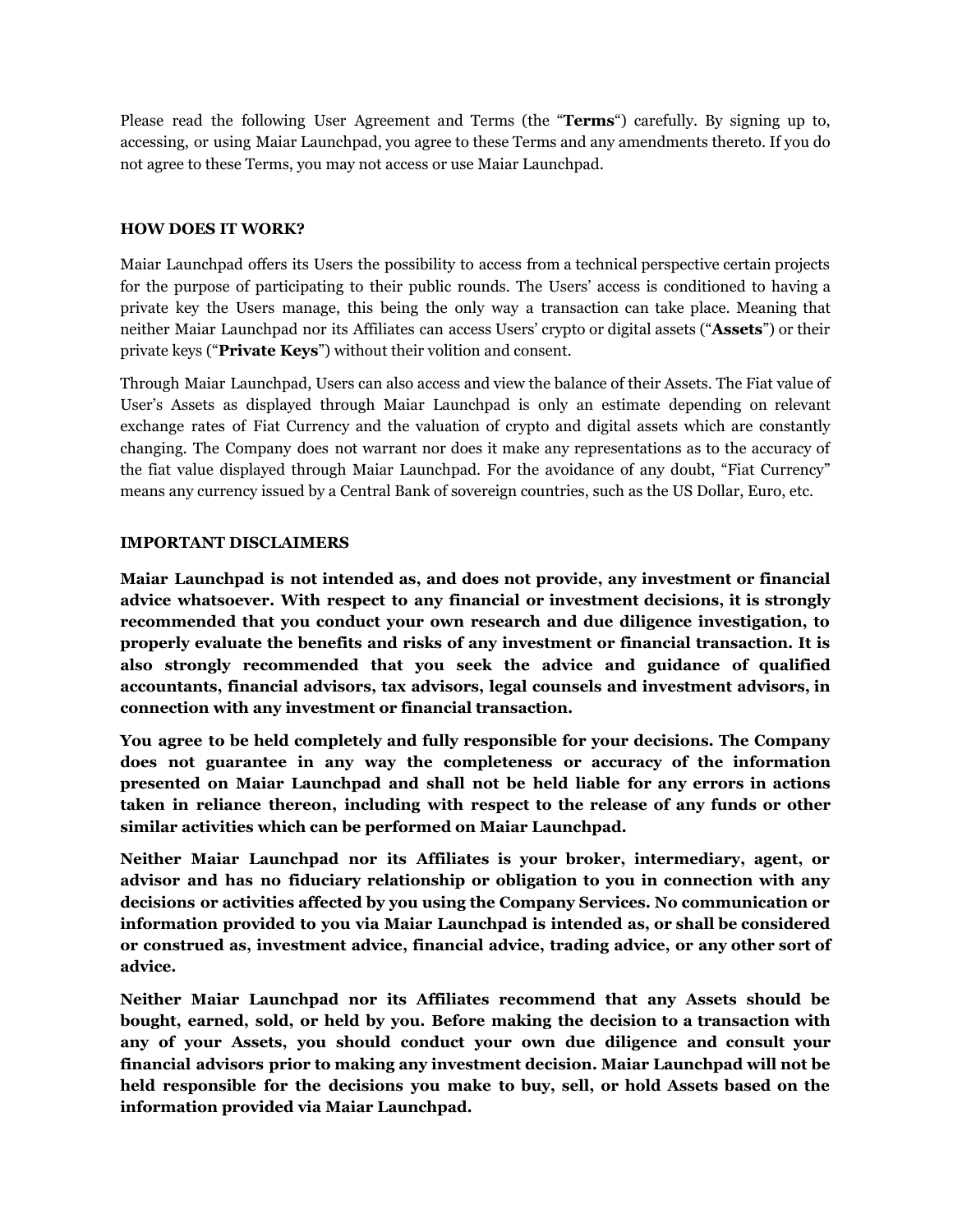**Risk of financial loss: eGold (EGLD) and other crypto currencies supported by Maiar Launchpad are Assets and are part of a new asset class and present a risk of financial loss, and you should carefully consider your financial circumstances and tolerance for financial risk before purchasing either.**

**eGold (EGLD) incorporates no connection to physical gold or gold derivative instruments. EGLD is not a "stablecoin" and may be volatile and/or may lose value. No recommendation is made herein as to the advisability of purchasing EGLD or other Assets; notwithstanding, do not purchase EGLD or other Assets if you cannot bear the loss of the entire purchase price.**

### **LIMITATIONS**

The Company Services allow you to interact directly with the Elrond blockchain and maybe with other blockchains as well (Ethereum, Binance, etc.), while you remain in full control of, and always responsible for, your own Private Keys and Assets. As an unhosted wallet where you are responsible for your own Private Keys and Assets, these Company Services are not regulated by any financial authority and the Assets that you may store, exchange, and transfer using Company Services are not covered or underwritten by any issuer, insurer, government, or central authority.

When you access certain features you will be able to perform a variety of actions with different Assets. You will be requested to verify your e-mail address through an attestation process. You will not give the Company control or access to any of your Assets, and your Assets are not held in Maiar Launchpad, but are on the Elrond blockchain or, if the case, on other blockchain(s) and 'viewed' through Maiar

Launchpad, and the Company does not control the blockchain(s) or your Assets.

THE COMPANY DOES NOT COLLECT OR HOLD YOUR PRIVATE KEYS, AND THE COMPANY CANNOT ACCESS ACCOUNTS; RECOVER KEYS, PASSWORDS, OR OTHER INFORMATION; RESET PASSWORDS; OR REVERSE TRANSACTIONS. YOU ARE SOLELY RESPONSIBLE FOR YOUR USE OF THE COMPANY SERVICES, INCLUDING, WITHOUT LIMITATION, FOR STORING, BACKING-UP, AND MAINTAINING THE CONFIDENTIALITY OF YOUR KEYS, PASSWORDS, AND INFORMATION, AND FOR THE SECURITY OF ANY TRANSACTIONS YOU PERFORM USING THE COMPANY SERVICES. YOU EXPRESSLY RELIEVE AND RELEASE THE COMPANY FROM ANY AND ALL LIABILITY AND/OR LOSS ARISING FROM YOUR USE OF THE COMPANY SERVICES.

Users interacting with crypto or digital assets should be aware that such assets involve risks, including the risk of loss of some or all assets. Losses are not insured, and you assume the full responsibility for all losses. You are advised to exercise caution, conduct research, and not to transact more than you can afford to lose. Maiar Launchpad does not facilitate the storage or sending of fiat currencies.

### **REGISTRATION**

### **Information you provide.**

In order to use Maiar Launchpad, you must be an individual 18 years of age or older and register with a personal User account. When you register with Maiar Launchpad, we will ask you to provide us the details we describe in our [Privacy](https://maiarlaunchpad.com/Maiar%20Launchpad%20-%20Privacy%20Policy.pdf) Policy. ("**Registration Information**").

Maiar Launchpad's features are activated and available only to Users who have successfully completed the sign-on process and, if applicable, certain KYC and AML process.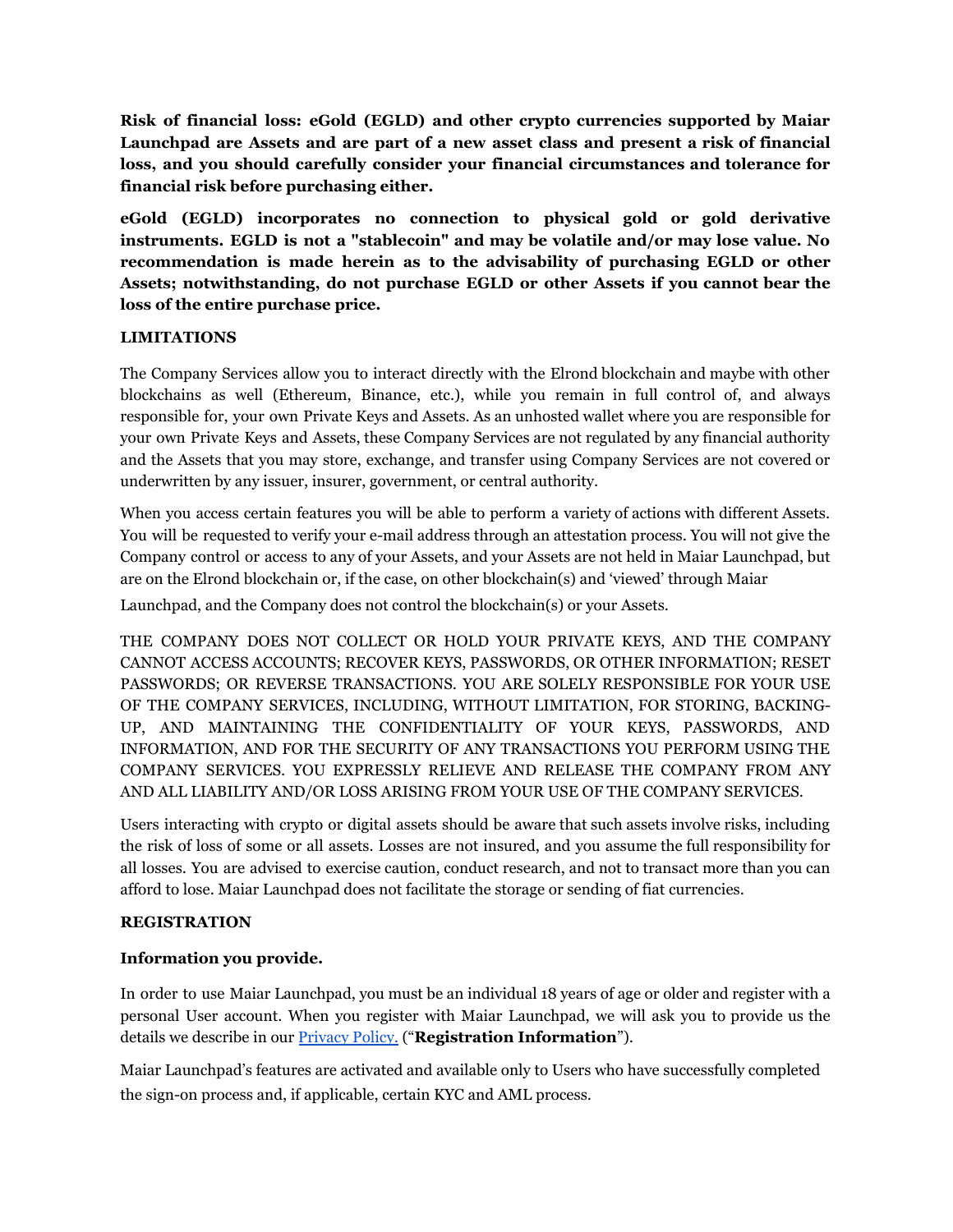Use of Maiar Launchpad may not be available to you, in whole or in part, in certain regions, countries, or jurisdictions, in order to comply with certain rules and regulations meaning that the use of Maiar Launchpad is currently provided in specific regions, countries or jurisdictions and will be expanded to other territories at our discretion.

Users in certain regions may have different Terms applicable to them, which to be enacted and updated by us from time to time.

## **False information.**

If we believe that the Registration Information you provide is false, deceptive or offensive, or if we believe that you violated these Terms, we reserve the right to unilaterally suspend or terminate your User account or your access to Maiar Launchpad.

## **Additional information.**

We reserve the right to request additional information to verify your identity, during the registration process, at any time throughout your use of Maiar Launchpad or when you submit requests related to your User account being able to unilaterally suspend or terminate your User account or your access to Maiar Launchpad if the information provided contradicts the information submitted previously, if we consider that the information is false, deceptive or offensive, or if we believe that you violated these Terms.

## **YOUR PRIVACY**

We respect your privacy. Our **[Privacy](https://maiarlaunchpad.com/Maiar%20Launchpad%20-%20Privacy%20Policy.pdf) Policy**, explains our privacy practices. We encourage you to read it carefully.

# **ACCEPTABLE AND PROHIBITED USE OF MAIAR**

### **Accepted use.**

The following terms define the acceptable use of Maiar Launchpad and the content available therein. You agree to abide by all applicable laws in relation to the legal usage of Maiar Launchpad in your local jurisdiction as well as other laws and regulations applicable to Users. Users must also factor, to the extent of their local laws all aspects of taxation, the withholding, collection, reporting and remittance to their appropriate tax authorities.

ALL USERS OF MAIAR LAUNCHPAD ACKNOWLEDGE AND DECLARE THAT THEIR ASSETS COME FROM LEGITIMATE SOURCES AND DO NOT ORIGINATE FROM ILLEGAL ACTIVITIES; USERS AGREE THAT, IF THE CASE, THE COMPANY WILL REQUIRE THEM TO PROVIDE OR OTHERWISE COLLECT THE NECESSARY INFORMATION AND MATERIALS AS PER RELEVANT LAWS OR GOVERNMENT ORDERS TO VERIFY THE LEGALITY OF THE SOURCES AND USE OF THEIR FUNDS.

### **Account suspension.**

We may, in a unilateral way, temporarily or permanently suspend the use of or revoke your account, if we believe you have violated these Terms or exhibit behavior that raises suspicion of criminal activity.

### **Prohibited use.**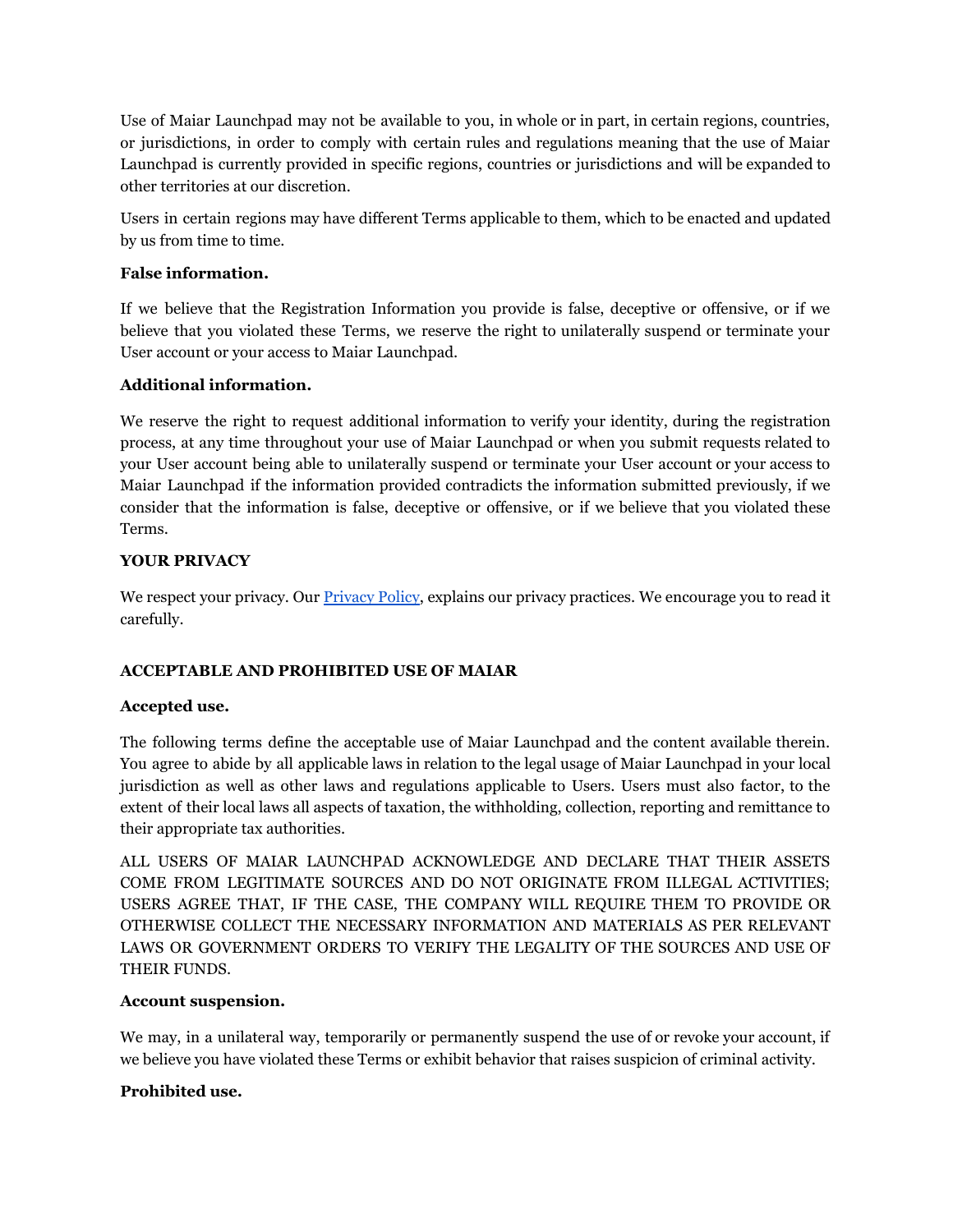When using Maiar Launchpad, you must refrain from:

- Breaching these Terms or any other applicable rules and instructions that we may convey with respect to Maiar Launchpad;
- Interfering with, burdening or disrupting the functionality of Maiar Launchpad;
- Breaching the security of Maiar Launchpad or publicly identifying any security vulnerabilities in it;
- Circumventing or manipulating the operation or functionality of Maiar Launchpad, or attempting to enable features or functionalities that are otherwise disabled, inaccessible or undocumented in Maiar;
- Sending automated or machine generated queries;
- Using robots, crawlers and similar applications to collect and compile content from Maiar Launchpad or send data to Maiar Launchpad including for the purposes of competing with Maiar Launchpad, or in such ways that may impair or disrupt Maiar Launchpad's functionality;
- Displaying or embedding content from Maiar Launchpad, including by any software, feature, gadget or communication protocol, which alters the content or its design;
- Impersonating any person or entity, or making any false statement pertaining to your identity or affiliation with any person or entity;
- Collecting, harvesting, obtaining or processing personal information regarding Maiar Launchpad's Users, without their prior explicit consent;
- Abusing, harassing, threatening or intimidating other Users of Maiar Launchpad;
- Linking to Maiar Launchpad from web pages or applications that contain pornographic content or content that encourages racism or wrongful discrimination;
- Engaging in any activity that constitutes a criminal offense or gives rise to civil liability;
- Transferring your account on Maiar Launchpad to another person;
- Infringing the Intellectual Property or any other rights of the Group;
- Violating any applicable law;

You are solely responsible for the content you make available through Maiar Launchpad and for the consequences associated with doing so.

### **FEE-BASED AND FREE OF CHARGE SERVICES**

Access to Maiar Launchpad is offered to you without any costs for a limited period of time ("**Free Access**"). The Free Access period and the duration of it is and will be determined exclusively by the Company as additional features and services might be introduced in the future which will not be included as part of your Free Access. These additional features and services might be subject to payment of the applicable fees ("**Fees**"), in accordance with the packages, schemes and amounts presented to you, either upon registration or at a later time.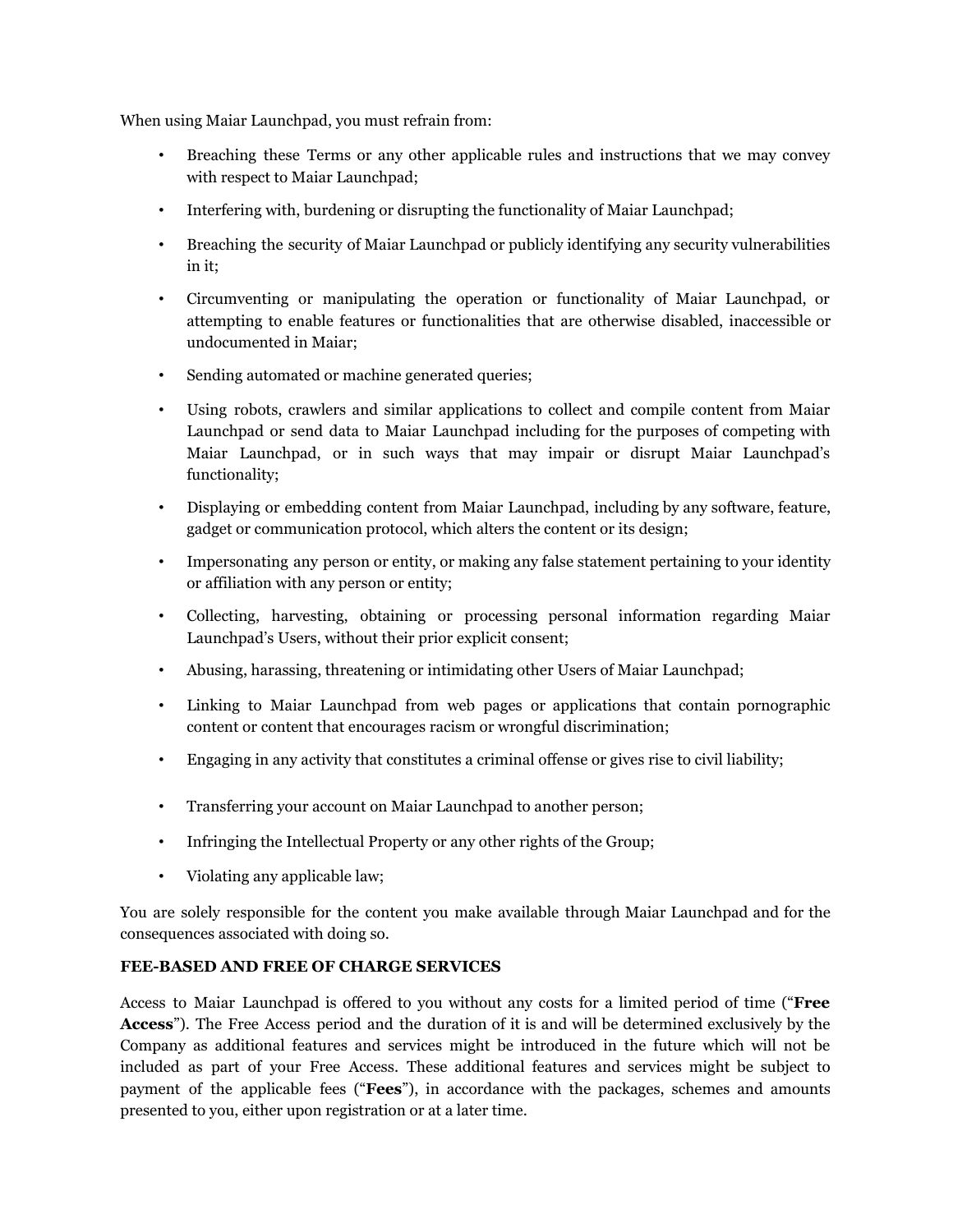Free Access to Maiar Launchpad is guaranteed for the a determined period of time only at the Company's sole discretion, after which access to Maiar Launchpad might be subject to payment of Fees. If you benefited from Free Access prior to that change, you will still be able to access Maiar Launchpad for free (excluding any additional pay for services presented by us), provided you abide by these Terms and use your Free Access only for one account on one device at a time i.e. each User is entitled to receive a Free Access benefit only once).

### **Taxes.**

All state and/or local income and other taxes, if any, are the User's sole responsibility. The Company Services may be taxable, depending on the value of the item and the federal, state, and local tax laws applicable to the User. All Users are solely responsible for reporting such items on their tax returns or similar and observing/paying any associated tax liability, in the case.

### **Use of materials**

We may, at our sole discretion, provide you with marketing and promotional materials pertaining to Maiar Launchpad. We hereby grant you, during the term of these Terms, a non-exclusive, nontransferable, limited right to reproduce or copy the provided materials, for the sole purpose of promoting and marketing Maiar Launchpad to potential Users.

Nothing herein shall grant you any ownership, title or any other rights in these materials, but only limited rights of use as described above.

### **INTELLECTUAL PROPERTY**

### **Our intellectual property.**

All rights, title and interest in and to Maiar Launchpad, including without limitation, patents, copyrights, trademarks, trade names, service marks, trade secrets and other intellectual property rights and any goodwill associated therewith (the "**Intellectual Property**"), are the exclusive property of the Company and its licensors.

### **Restrictions.**

You may not copy, reverse engineer, modify or create derivative works of the Company's intellectual property, in any way or by any means.

You may not use any name, mark, logo or domain name that is confusingly similar to our marks, logos and Internet domain names. You must refrain from any action or omission that may dilute or damage our goodwill.

# **THIRD PARTY PLATFORMS**

Maiar Launchpad may interface with third party services and platforms ("**Third Party Platforms**"). For example, you may "share" your activity on Maiar Launchpad and invite your friends to use Maiar Launchpad through social network Third Party Platforms. Other Third Party Platforms may provide you the ability of purchasing crypto with fiat currency.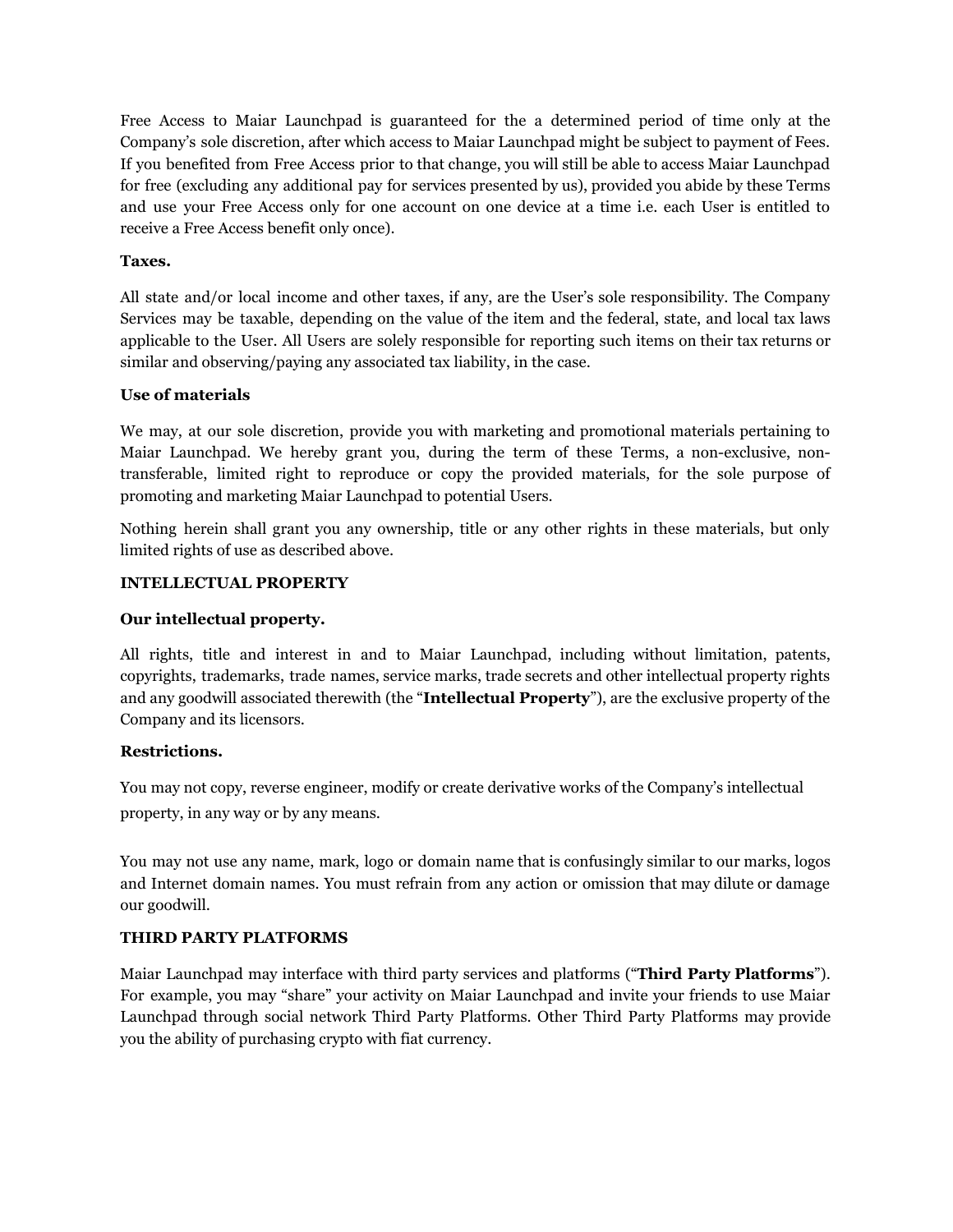Other Third Party Platforms may provide you different services applicable to your Assets, such as purchasing crypto with fiat currency, or locking your funds (or part of them) into an interest bearing smart contract.

The following terms apply to services provided by Third Party Platforms:

- Use of these Third Party Platforms is governed by their respective terms of service, not by these Terms. You bear the sole and exclusive responsibility for accepting and complying with those other terms of service.
- The responsibilities, obligations and liabilities of Third Party Platforms are as indicated in their respective terms of service.

### **USERS ACKOWLEDGEMENTS**

The User acknowledges and agrees that:

- a) Maiar Launchpad does not issue, subscribe, place or accept funds;
- b) the role of Maiar Launchpad is solely a technical and marketing vendor for the Projects, providing the technology for facilitating the launch and sale of their Assets. the Project at all times is considered the issuer and seller of their Assets;
- c) Maiar Launchpad will be relying, and is so entitled to rely, upon the information, representations, warranties, and covenants made by the Project via their own terms and conditions and related policies;
- d) Maiar Launchpad will not conduct any obligation concerning the KYC/AML process of the Projects and this obligation lies solely with the Project. Maiar Launchpad is only facilitating the access to the Project's own KYC/AML processes or third party providers which were engaged by the Projects;
- e) Maiar Launchpad does not offer or sell any Assets for or on behalf of the Project and also does not accept any proceeds from the public sale conducted by the Project;
- f) the Company Services provided by Maiar Launchpad do not constitute financial or legal advice which require licensing or other approvals, and the User is not permitted to rely upon the Company Services at such.

#### **TERMINATION**

#### **Terminating your account.**

You may, at any time, request to terminate your account by contacting us at contact@maiar.com.

Upon termination of these Terms or your account, your right to use Maiar Launchpad is terminated and you must immediately cease using Maiar Launchpad.

### **Effects of Termination.**

Upon termination, your User account will be cancelled.

### **Terminating the operation of Maiar Launchpad.**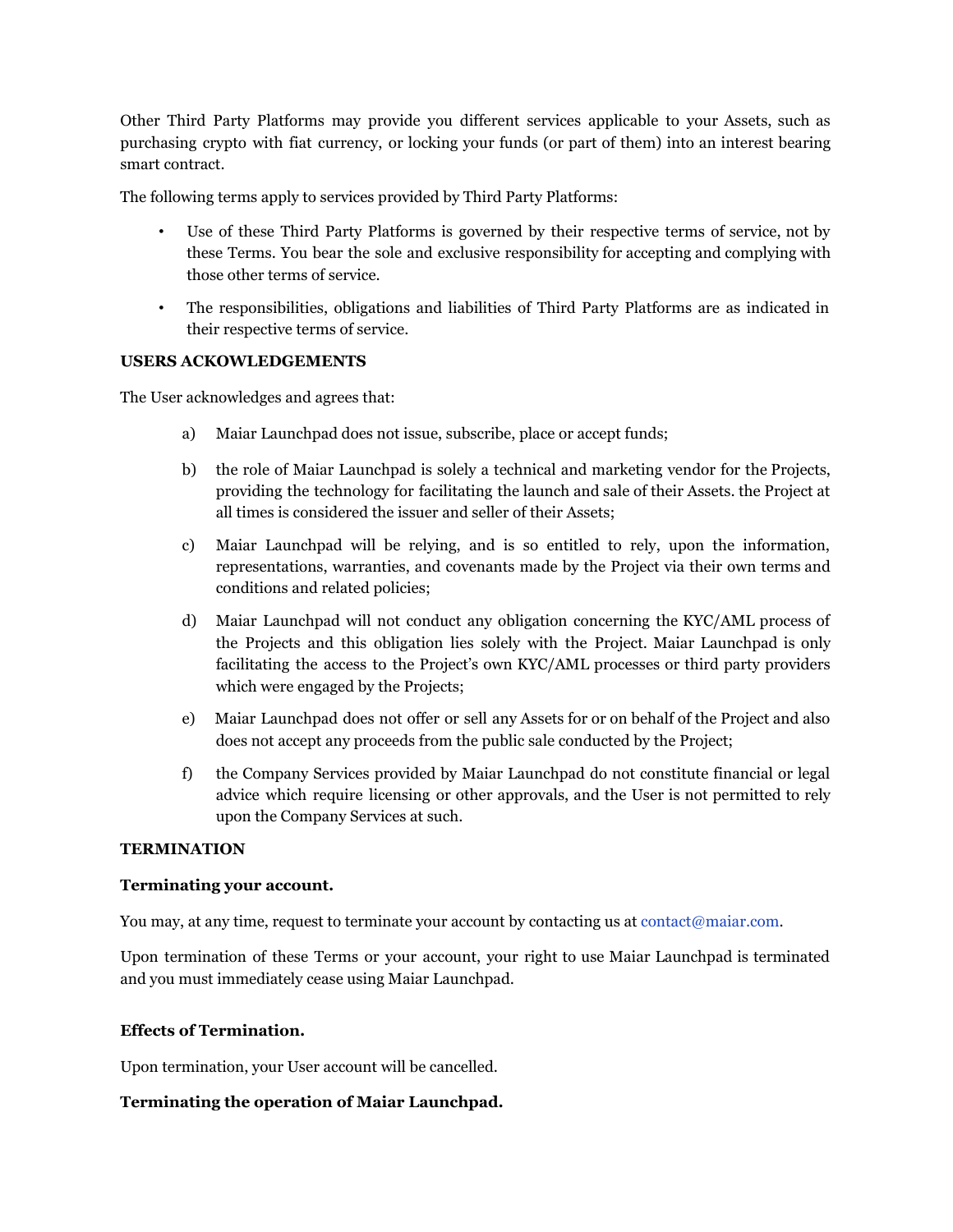We may at any time discontinue, suspend or terminate the operation of Maiar Launchpad, or any part thereof, temporarily or permanently, for all Users, or for certain Users, without any liability to you. If we do so on our own accord and not as a result of your violation of these Terms, we will notify you in advance before such termination.

### **CHANGES AND AVAILABILITY**

## **Changes on Maiar Launchpad.**

We may, at any time and without prior notice change the layout, design, scope, features or availability of Maiar Launchpad We may also remove User Content if we deem it necessary for operational reasons.

## **Availability.**

The availability, functioning, quality and functionality of Maiar Launchpad depend on various factors, including software, hardware and communication networks, which are provided by third parties, at their responsibility. These factors are not fault-free.

## **Changing these Terms.**

We may revise these Terms (beyond the terms, rules and policies explained in our user guide), in whole or in part, at any time by notifying you of the amended Terms ahead of time. Your continued use of Maiar Launchpad after the effective date of the amended Terms constitutes your consent to the amended Terms.

### **DISCLAIMER OF WARRANTY**

MAIAR LAUNCHPAD IS PROVIDED ON AN "AS IS" AND "AS AVAILABLE" BASIS, WITH ALL FAULTS. WE AND OUR OFFICERS, DIRECTORS, SHAREHOLDERS, EMPLOYEES, SUB-CONTRACTORS, AGENTS AND AFFILIATES (THE "STAFF") DISCLAIM ALL WARRANTIES AND REPRESENTATIONS, EITHER EXPRESS OR IMPLIED, WITH RESPECT TO MAIAR LAUNCHPAD, ITS CONTENT, THE FEES, INCLUDING, WITHOUT LIMITATION, ANY WARRANTIES OF MERCHANTABILITY, AND FITNESS FOR A PARTICULAR PURPOSE, QUALITY, NON-INFRINGEMENT, TITLE, COMPATIBILITY, PERFORMANCE, SECURITY, ACCURACY, ENHANCED GOODWILL OR EXPECTED BENEFITS.

WE DO NOT WARRANT THAT (1) MAIAR LAUNCHPAD WILL OPERATE UNINTERRUPTEDLY, ERROR-FREE OR WILL MEET YOUR REQUIREMENTS OR EXPECTATIONS IN ANY WAY; (2) MAIAR LAUNCHPAD WILL ALWAYS BE AVAILABLE OR FREE FROM MALWARES, COMPUTER VIRUSES OR OTHER HARMFUL COMPONENTS; (3) THE QUALITY OF MAIAR LAUNCHPAD AND THE CONTENT AVAILABLE THROUGH IT, WILL MEET YOUR EXPECTATIONS; (4) THE CONTENT PRESENTED ON MAIAR LAUNCHPAD WILL BE ACCURATE, BENEFICIAL OR RELIABLE; (5) THE RESULTS OF USING MAIAR LAUNCHPAD WILL BE SATISFACTORY AND WILL FIT YOUR EXPECTATIONS OR REQUIREMENTS.

NO REPRESENTATION OR OTHER AFFIRMATION OF FACT, INCLUDING STATEMENTS REGARDING CAPACITY, SUITABILITY FOR USE OR PERFORMANCE OF MAIAR LAUNCHPAD, OR THE CONTENT PRESENTED ON, OR THROUGH, MAIAR LAUNCHPAD, WHETHER OR NOT MADE BY ANY OF OUR STAFF, WHICH IS NOT EXPRESSLY CONTAINED IN THESE TERMS, SHALL BE DEEMED TO BE A WARRANTY BY THE INVOLVED PERSONS FOR ANY PURPOSE, OR GIVE RISE TO ANY LIABILITY OF OUR STAFF WHATSOEVER.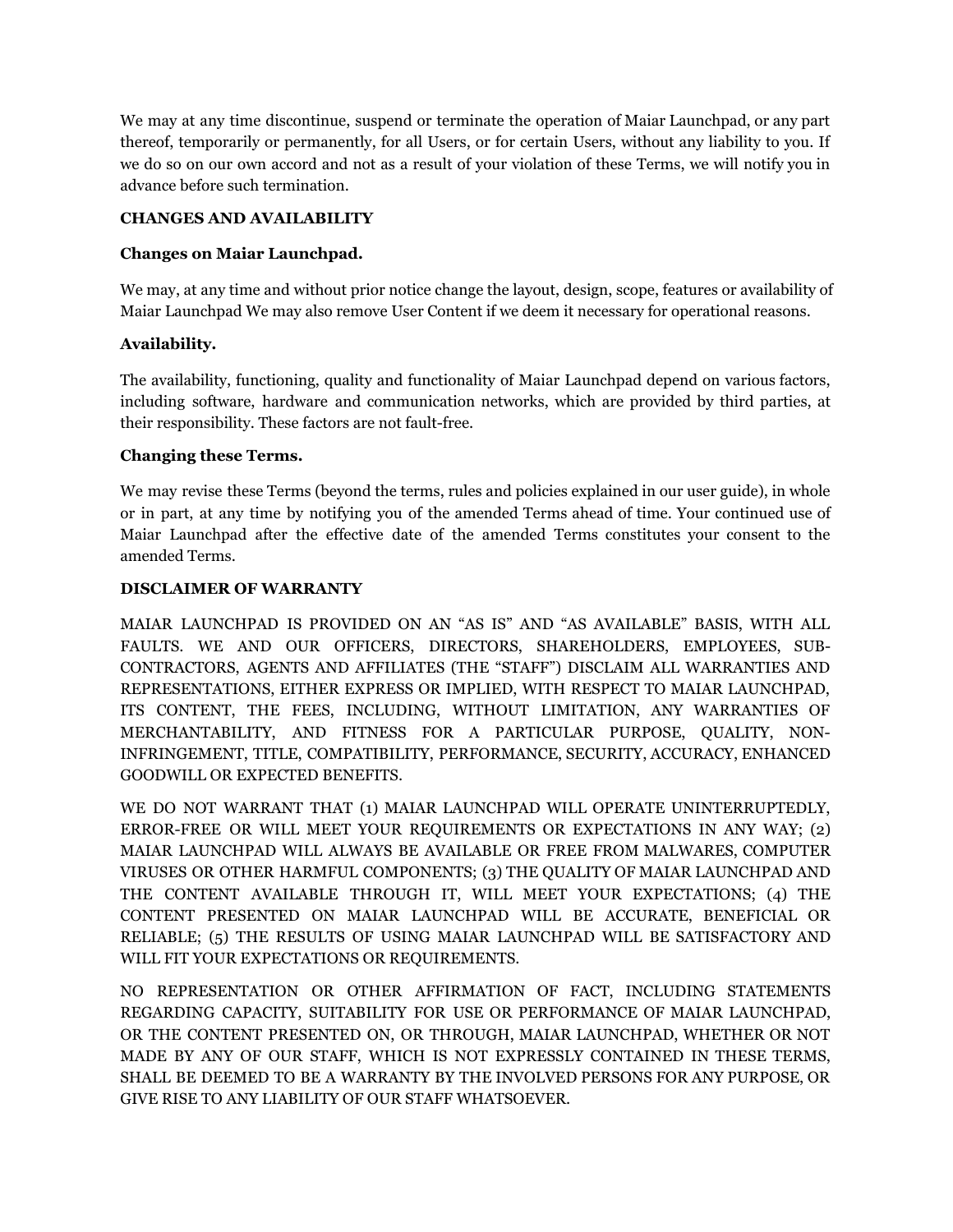YOU AGREE AND ACKNOWLEDGE THAT THE USE OF MAIAR LAUNCHPAD IS ENTIRELY, OR AT THE MAXIMUM PERMITTED BY THE APPLICABLE LAW, AT YOUR OWN RISK.

# **LIMITATION OF LIABILITY**

TO THE MAXIMUM EXTENT PERMITTED BY APPLICABLE LAW, WE AND OUR STAFF, SHALL NOT BE LIABLE, FOR ANY INDIRECT, SPECIAL, PUNITIVE, EXEMPLARY, STATUTORY, INCIDENTAL OR CONSEQUENTIAL DAMAGE, OR ANY SIMILAR DAMAGE OR LOSS (INCLUDING LOSS OF PROFIT AND LOSS OF DATA), COSTS, EXPENSES AND PAYMENTS, EITHER IN TORT (INCLUDING NEGLIGENCE), CONTRACT, OR IN ANY OTHER FORM OR THEORY OF LIABILITY, ARISING FROM, OR IN CONNECTION WITH THE CONTENT, THE FEES, THE USE OF, OR THE INABILITY TO USE MAIAR LAUNCHPAD OR ITS FEATURES, OR FROM ANY FAILURE, ERROR, OR BREAKDOWN IN THE FUNCTION OF MAIAR LAUNCHPAD, OR FROM ANY FAULT, OR ERROR MADE BY OUR STAFF, OR FROM YOUR RELIANCE ON CONTENT AVAILABLE ON MAIAR LAUNCHPAD, OR FROM ANY COMMUNICATION THROUGH MAIAR LAUNCHPAD, OR WITH OTHER USERS ON MAIAR LAUNCHPAD, OR FROM ANY DENIAL OR CANCELATION OF YOUR USER ACCOUNT, OR FROM RETENTION, DELETION, DISCLOSURE AND ANY OTHER USE OR LOSS OF YOUR CONTENT ON MAIAR LAUNCHPAD.

IN ANY EVENT, TO THE MAXIMUM EXTENT PERMITTED BY APPLICABLE LAW, OUR TOTAL, MAXIMUM AND AGGREGATE LIABILITY TO YOU FOR DIRECT DAMAGES SHALL BE LIMITED TO HALF THE FEES YOU PAID US (IF ANY) IN THE TWELVE MONTHS PRECEDING THE EVENT PURPORTEDLY GIVING RISE TO THE CLAIM.

NOTWITHSTANDING ANYTHING HEREIN TO THE CONTRARY, WE WILL BE FULLY RELEASED FROM OUR OBLIGATIONS AND LIABILITY TO YOU IF YOU HAVE BREACHED THESE TERMS, ANY OTHER TERMS, RULES OR REGULATIONS APPLICABLE TO MAIAR LAUNCHPAD, OR IF THROUGH YOUR USE OF MAIAR LAUNCHPAD, YOU INFRINGED OR VIOLATED ANY OTHER PERSON'S RIGHTS.

### **INDEMNIFICATION**

To the maximum extent permitted by law, you will indemnify, defend and hold harmless at your own expense, Maiar Launchpad, our representatives and agents and anyone acting on our behalf, from and against any damages, costs and expenses, including attorney's fees and costs, third party claims, demands, liabilities, resulting from any claim, allegation or demand, connected with your use of Maiar Launchpad, your breach of these Terms, infringement of any other person's rights or any violation of an applicable law.

# **GOVERNING LAW, JURISDICTION**

Regardless of your place of residence or where you access or use Maiar Launchpad from, these Terms and your use of Maiar Launchpad will be governed by and construed solely in accordance with the laws of Romania.

The competent courts in Romania will have exclusive and sole jurisdiction over any dispute, claim or controversy relating to Maiar Launchpad or with respect to any matter relating to these Terms. You hereby expressly consent to personal jurisdiction in Romania and expressly waive any right to object to such personal jurisdiction or the non-convenience of such forum.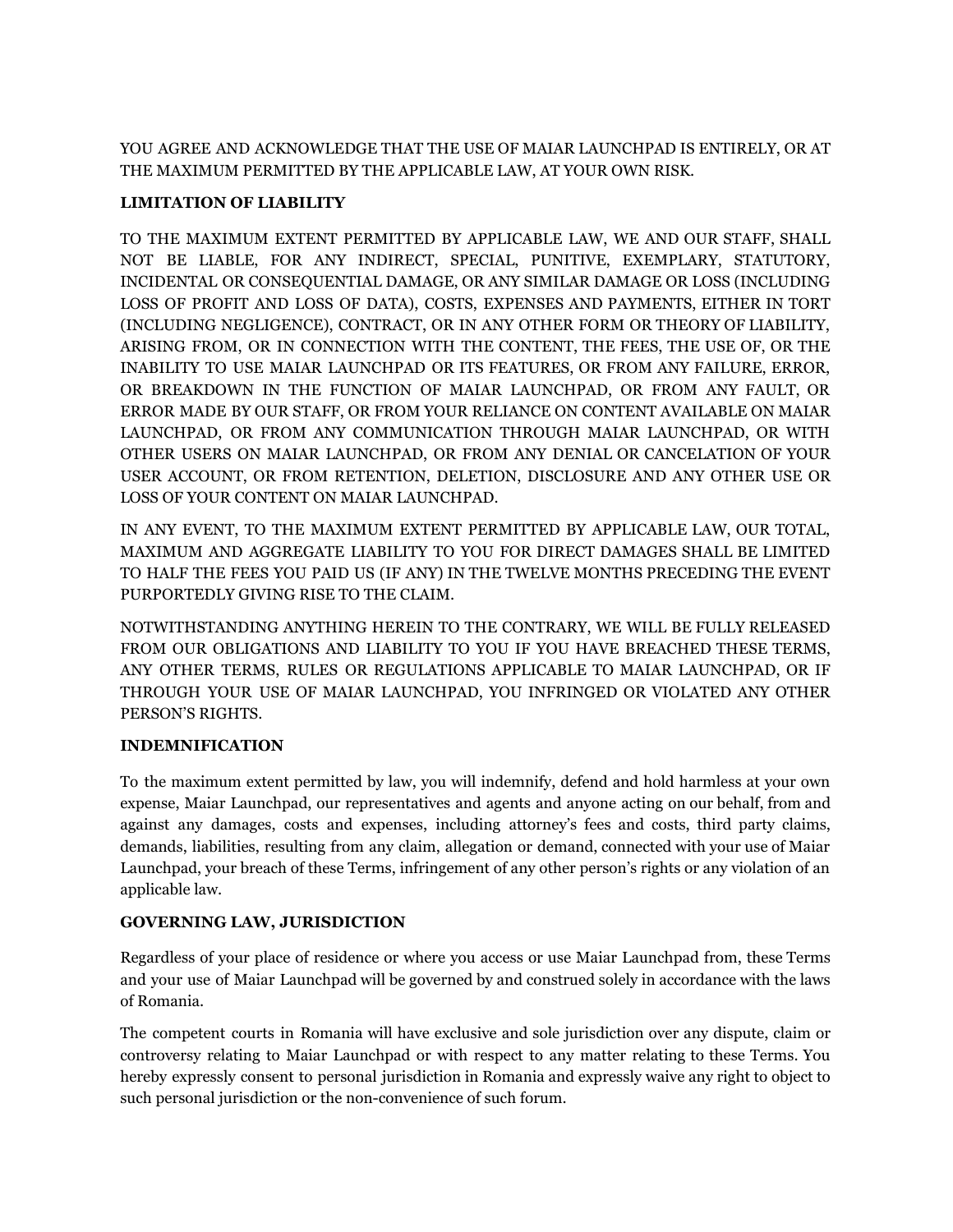Notwithstanding the foregoing, we may lodge a claim against you pursuant to the indemnity clause above in any court adjudicating a third party claim against us.

#### **GENERAL**

#### **Assignment.**

You may not assign or transfer any right to use the Company Services or any of your rights and obligations under these Terms without our prior written consent, including any right or obligation related to the enforcement of laws or the change of control. Any attempted or actual assignment by you, without our prior written consent, shall be null and void.

Elrond may assign or transfer any or all of its rights or obligations under these Terms, in whole or in part, without notice or obtaining your consent or approval.

#### **Changes in ownership.**

In the event of M&A, we may, without notice or obtaining your consent, assign and delegate these Terms, including all of our rights, performances, duties, liabilities and obligations contained herein, to a third party.

#### **Severability.**

If any provision of these Terms is held to be illegal, invalid, or unenforceable by a competent court, then the provision shall be performed and enforced to the maximum extent permitted by law to reflect as closely as possible, the original intention of that provision, and the remaining provisions of these Terms shall continue to remain in full force and effect.

#### **Force Majeure**

We will not be liable for any delay or failure to perform as required by these Terms because of any cause or condition beyond Elrond's reasonable control.

#### **Interpretation.**

The section headings in these Terms are included for convenience only and shall take no part in the interpretation or construing of these Terms. Whenever used in these Terms, the term "Including", whether capitalized or not, means without limitation to the preceding phrase. All examples and e.g. notations are illustrative, not exhaustive.

#### **Entire agreement.**

These Terms constitute the entire agreement between you and us concerning the subject matter herein, and supersede all prior and contemporaneous negotiations and oral representations, agreements and statements.

#### **Waivers.**

No waiver, concession, extension, representation, alteration, addition or derogation from these Terms by us, or pursuant to these Terms, will be effective unless consented to explicitly and executed in